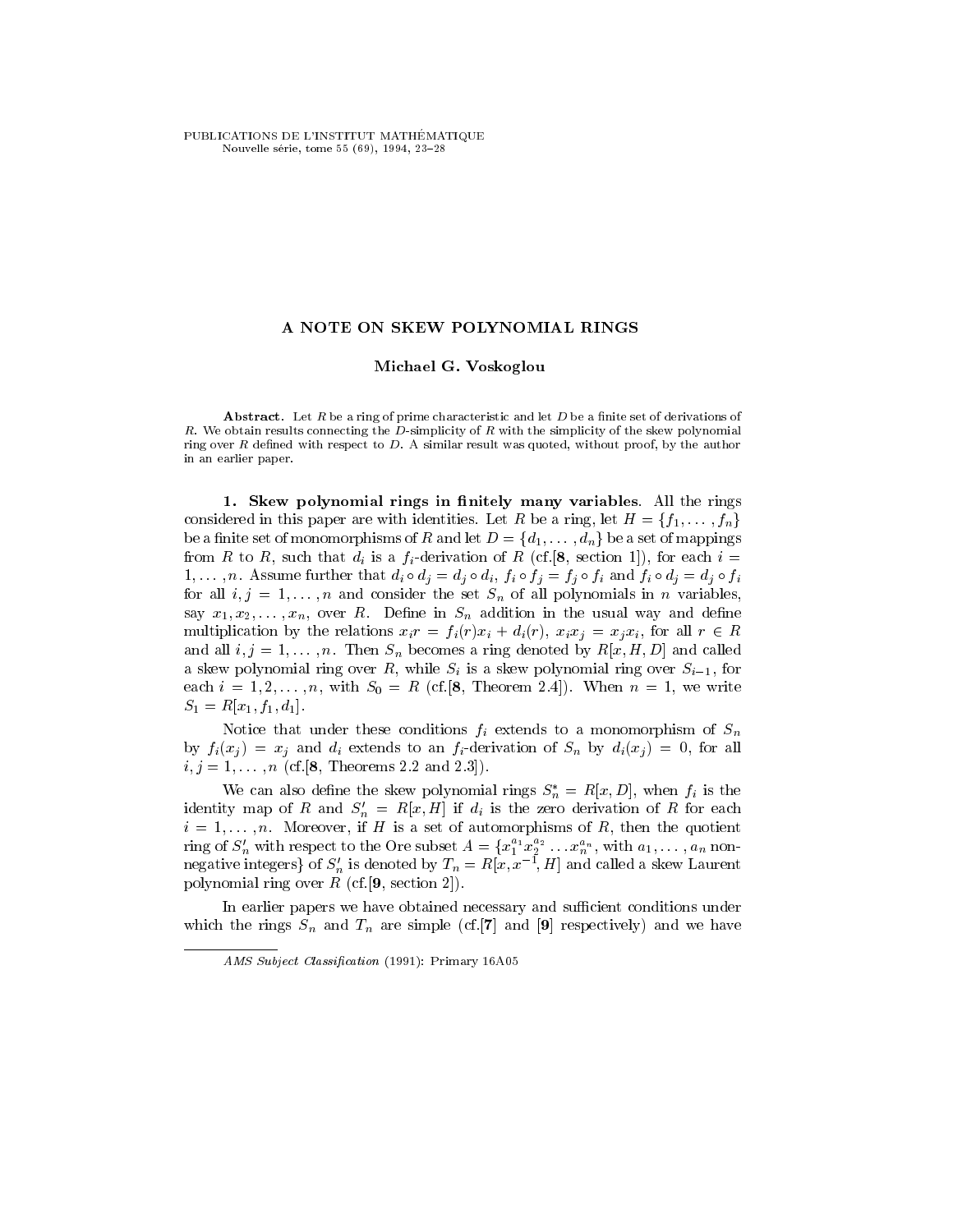examined relations among the prime (simiprime) ideals of  $R$  and those of  $S_n$  (or  $T_n$ ) in a more general context (cf. [10], [11] and [12]; see also [1], [2], [3] and their references).

2. Simple skew polynomial rings of prime characteristic. In order to simplify our notation in this section we denote by  $S_n$  the skew polynomial ring  $R[x, D]$ , where D is a set of n commuting derivations of R. Then an ideal I of R is called D-ideal, if  $d_i(I) \subseteq I$  for all  $d_i$  in D and R is called a D-simple ring, if it has no nonzero proper D-ideals (when  $n = 1$  we write  $d_1$ -ideal and  $d_1$ -simple ring respectively).

Every D-simple ring contains the field  $F_0 = C(R) \cap \bigcap_{i \in D} \ker d_i$ , where  $C(R)$ denotes the center of  $R$ , and therefore  $R$  is either of characteristic zero, or of a prime number, say p.

In [7], assuming that ch  $(R) = 0$ , we have connected the D-simplicity of R with the simplicity of  $S_n$  (Theorems 3.3 and 3.4) and we have also quoted, without proof, a corresponding result when ch  $(R) = p$  (Theorem 3.5). Here we are going to prove a similar result, but first we need the following two lemmas.

LEMMA 2.1 Let I be a nonzero ideal of  $S_n$ . Write the elements of I as polynomials in  $x_n$  with coefficients in  $S_{n-1}$  and denote by  $A(I)$  the set of leading coefficients of the elements of I of minimal degree together with zero. Set  $I_i =$  $A(I_{i+1})$  for each  $i = 0, 1, \ldots, n-1$ , where  $I_n = I$ . Then  $I_i$  is a  $\{d_n, d_{n-1}, \ldots, d_{i+1}\}$ -ideal of  $S_i$  for each  $i = 0, 1, \ldots, n-1, I_i \neq 0$ .

*Proof.* Notice first that  $A(I) = I_{n-1}$  is a nonzero  $d_n$ -ideal of  $S_{n-1}$  and that  $A(I_{n-1}) = I_{n-2}$  is a nonzero  $d_{n-1}$ -ideal of  $S_{n-2}$  (cf.[5, Lemma 1.3])

Next, given  $0 \neq f$  in  $I_{n-2}$ , there exists  $0 \neq g$  in  $I_{n-1}$  of minimal degree, say k, with respect to  $x_{n-1}$  and the leading coefficient f. Then  $d_n(g) = d_n(f) X_{n-1}^k$ + terms of lower degree with respect to  $x_{n-1}$  (since  $d_n(x_{n-1}) = 0$ ) and therefore  $d_n(f)$  belongs to  $I_{n-2}$ . Thus  $I_{n-2}$  is a  $\{d_n,d_{n-1}\}$ -ideal of  $S_{n-2}$ . The result follows by successive applications of the same argument.

LEMMA 2.2 Let R be aring of nonzero characteristic, say p, and let  $s =$  $vp^k$ , fore some integers  $v \geq 1$  and  $k \geq 0$ . Consider the ring  $S_n$ . Then  $x_i^s r =$  $\sum_{i=0}^v {v \choose i} d_i^{p^{\infty}}(r) x_i^{(v-j)p^{\infty}}$ , for all r in R and each  $i=1,\ldots,n$  (where  $d_i^0$  denotes the identity map of  $R$ ).

*Proof.* Given r in R we have that  $x_i = rx_i + d_i(r)$ , for each  $i = 1, ..., n$ . Furthermore an easy induction shows that  $x_i^v r = \sum_{j=0}^v {v \choose j} d_i^j (r) x_i^{v-j}$ , for all integers  $v \geq 1$ . But the subring of  $S_n$  generated by R and  $x_i^p$  is isom <sup>i</sup> is isomorphic to the skew polynomial ring  $S = R[z, d_i^p]$  (with z corresponding to  $x_i^{p^m}$ ) and therefore the result follows by writting down the previous equation for the ring S.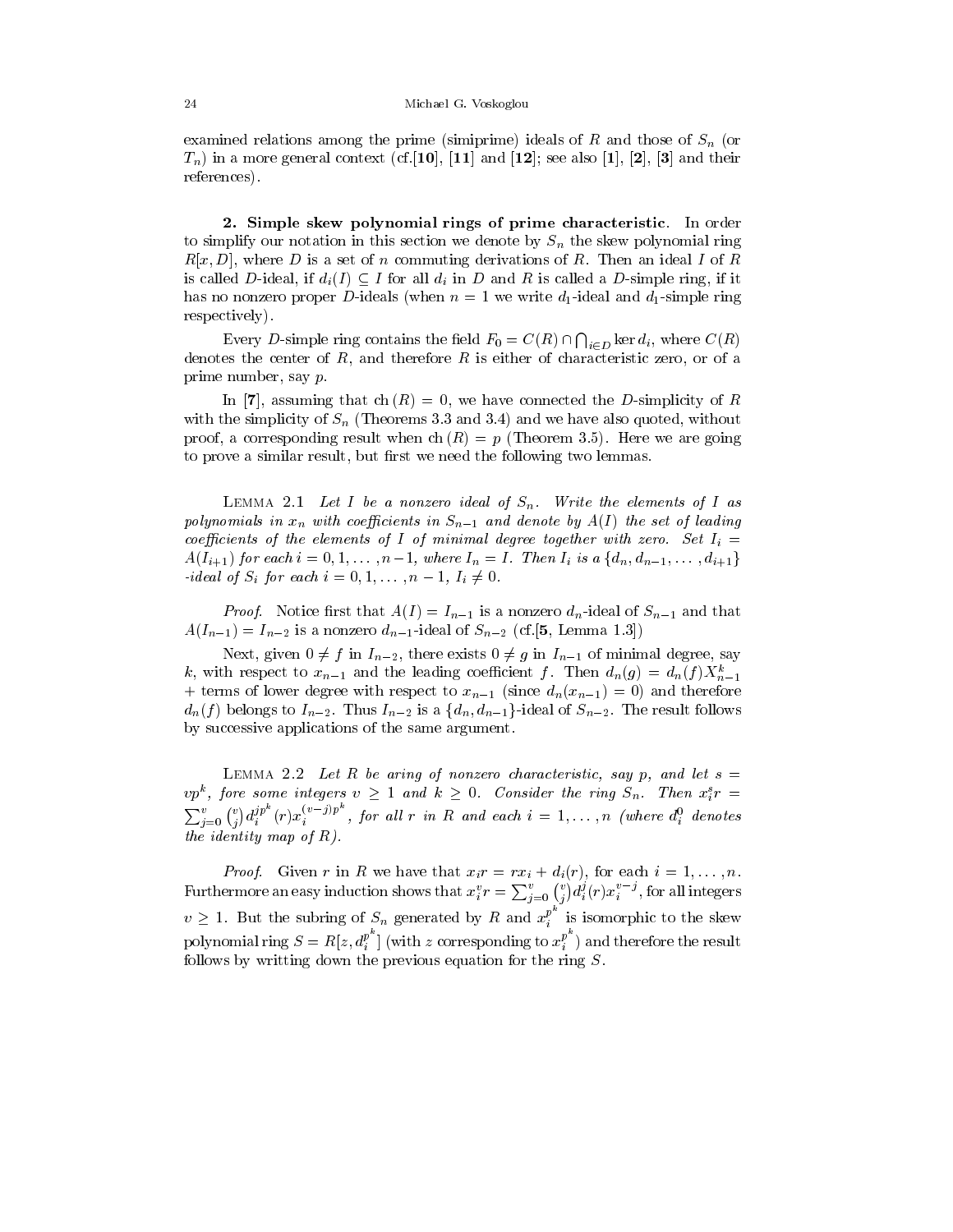At this point we recall that a derivation  $d$  of  $R$  is called an inner derivation At this point we recall that a derivation d of R is called an inner derivation of R induced by r in R, if  $d(s) = rs - sr$ , for all s in R. We are ready now to prove

Assume that no derivation of the form  $d = \sum_{k=0}^{m} c_k d_i^{p^k}$ , with m a non-negative<br>integer and  $c_k$  in  $\bigcap_{i=k}^{n}$  ker  $d_j$ , is an inner derivation of  $S_{i-1}$  induced by an element of  $\bigcap_{i=k}^n \ker d_j$ , for all  $i=1,\ldots,n$ . Then  $S_n$  is a simple ring.

*Proof.* Assume that  $S_n$  is not a simple ring and let I be a nonzero proper ideal of  $S_n$ . Then, following the notation of Lemma 2.1, we have that  $I_0$  is a D-ideal of R and therefore  $I_0 = R$ . Thus there exists a monic polynomial, say  $f_1 = f_1(x_1)$ , of minimal degree in  $I_1$ . If deg  $f_1 = 0$ , then  $I_1 = S_1$  and therefore there exists a monic polynomial, say  $f_2 = f_2(x_2)$ , of minimal degree in  $I_2$ . If the  $f_i$ 's keep having degree zero, then we proceed in the same way. We will finally find a monic polynomial, say  $f_{n-1} = f_{n-1}(x_{n-1})$  in  $I_{n-1}$ , with deg  $f_{n-1} = 0$ , since otherwise we would have  $I = R$ , a contradiction to our hypothesis.

Therefore, without loss of generality we may assume that  $f_1(x_1) = x_1^s +$  $\sum_{i=0}^{s-1} a_i x_1^i$ , with  $s \neq 0$  and  $a_i$  in R for each  $i = 0, 1, \ldots, s-1$ . Then, for all r in R,

$$
f_1r = rx_1^s + [sd_1(r) + a_{s-1}r]x_1^{s-1} + \text{terms of lower degree}
$$

and the polynomial  $f_1r - rf_1$ , wich is also in  $I_1$ , has degree less than s. Thus

$$
f_1r = rf_1.\tag{1}
$$

Now, if  $p$  does not divide  $s$ , our proof is similar to that of Theorem 3.4 of  $\lceil7\rceil$ . In fact, on comparing the coefficients of  $x_1^*$  . In the equation (1) we get that  $sd_1(r) + a_{s-1}r = ra_{s-1}$ , for all r in R. But  $0 \neq s1_R$  is in  $F_0$  and therefore  $s^{-1}$  is in  $C(R)$ . Thus the previous relation gives that  $d_1(r)=(-s^{-1}a_{s-1})r - r(-s^{-1}a_{s-1})$ for all r in R and therefore  $d_1$  is an inner derivation of R induced by  $-s^{-1}a_{s-1}$ . But, by Lemma 2.1,  $I_1$  is a  $\{d_2, d_3, \ldots, d_n\}$ -ideal of  $S_1$ , while, since  $d_i(x_1) = 0$ ,  $d_j(f_1)$  has degree less than s and therefore  $d_j(f_1) = 0$ , for each  $j = 2, 3, \ldots, n$ . Thus,

$$
d_i(a_i) = 0 \tag{2}
$$

for each  $i = 0, 1, \ldots, s-1$  and therefore  $-s^{-1}a_{s-1}$  is in  $\bigcap_{i=1}^{n} \ker d_i$ , a fact which contradicts our hypothesis (set  $m = 0$  and  $a_0 = 1$ ).

Thus we may assume that

$$
s = s'p^l \tag{3}
$$

for some positive integer *i*, where *p* does not divide *s* . In this case let  $i = i(k)$ be the greatest integer less than s, such that  $p^k$  divides i, while  $p^{k+1}$  does not, for each  $\kappa = 0, 1, \ldots, t$ . Therefore we can write  $i = v(\kappa)p$ , for some positive integer  $v(k)$ , such that p does not divide  $v(k)$ . Then, because of Lemma 2.2, given r in R,  $i_1(k) = i(k) - p_{k} = |v(k) - 1|p_{k}$  is the greatest integer less than i, such that  $a_i x_1 i_1 r_{k}$ can have a nonzero coefficient for  $x_1^{\scriptscriptstyle +}$  .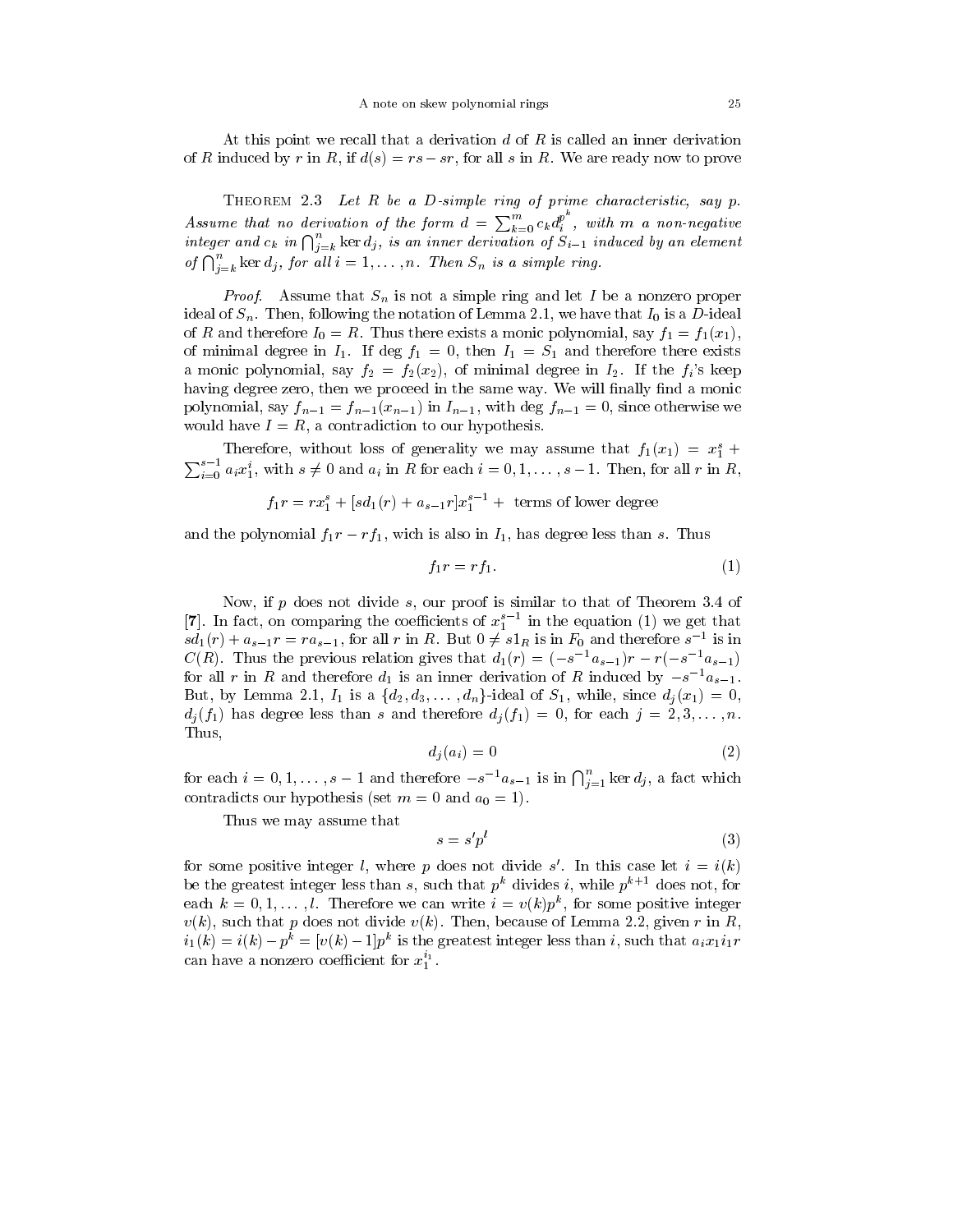## 26 Michael G. Voskoglou

Set  $t = \max_k i_1(\kappa)$ ; then we are going to compare the coencients of  $x_1$  in equation (1). For this, observe first that  $a_t x_1^r r = a_t r x_1^r +$  terms of lower degree. From the other hand it is clear that, if  $i(k) = t$ , then i is the unique integer of the form  $v(\kappa)p$ ; where p does not divide  $v(\kappa)$ , such that  $a_ix_1r$  can have a nonzero coefficient for  $x_1$ , while, if  $i(k) < i$ , then there is no integer with this property. Thus, in order to calculate the coefficient of  $x_1$  in  $J_1r$ , we only need to look at the terms of the form  $a_rx_1^c$ , with  $s \geq c > t$ . Because of the relation (3) we can write  $c = qp^k$  for some integers  $q \ge 1$  and  $k, 0 \le k \le l$ , such that p does not divide q. Then, by Lemma 2.2,  $x_1^c r = \sum_{j=0}^q {q \choose j} d_1^{jp^r} (r) x_1^{(q-j)p}$  and therefore  $a_c x_1^c r$  can have a nonzero coemcient for  $x_1$  n, and only n,  $\iota = \iota p^r$  for some non-negative integer b. Then, since  $i(k) = v(k)p^{\kappa} \geq c > t = bp^{\kappa} \geq i_1(k) = [v(k) - 1]p^{\kappa}$ , we get that  $b = v - 1$  and therefore  $c = i(k)$ ,  $0 \le k \le r$  and  $t = i_1(k)$ .

Thus, by Lemma 2.2 again,

$$
a_c x_1^c r = a_{i(k)} x_1^{v(k)p^k} r = a_i(k) \sum_{j=0}^{v(k)} {v(k) \choose j} d_1^{jp^k} (r) x_1^{[v(k)-j]p^k}.
$$
 (4)

But  $c = i(k) > t$ , the fact which clearly implies that  $i_1(k) = [v(k) - 1]p^k = t$ , and therefore, in order to reach the coefficient of  $x_1$  in (4), we must take  $j = 1$ .

Let m be the maximal k such that  $i_1(k) = t$ ; then, if  $k > m$ , is  $i_1(k) < t$ and therefore we must take  $c = i(k)$ ,  $0 \le k \le m$ . Thus, using the relation (4) and comparing the coencients of  $x_1$  in the equation  $(1)$ , we get that

$$
ra_t = a_t r + \sum_{k=0}^{m} c_k d_1^{p^k}(r)
$$
\n(5)

with  $c_k = v(k)a_{i(k)}$  if  $i(k) > t$  and  $c_k = 0$ , if  $i(k) \leq t$   $(c_m \neq 0,$  since  $t = i_1(m) <$  $i(m)$ ).

Furthermore  $x_1 f_1 - f_1 x_1 = \sum_{i=0}^{s-1} d_1(a_i) x_1^i$  is in  $I_1$  and has degree less than s; therefore  $d_1(a_i) = 0$ , for each  $i = 0, 1, \ldots, s - 1$ . But we have already seen that  $d_i(a_i) = 0$  for each  $j = 2, 3, \ldots, n$  (see the relation (2)) and therefore  $a_{i(k)}$  and  $a_t$ are in  $\bigcap_{i=1}^n$  ker  $d_j$ . Therefore the equation (5) contradicts our hypothesis and this completes the proof.

The previous theorem has the following converse.

THEOREM 2.4 If  $S_n$  is a simple ring of prime characteristic, say p, then R is a D-simple ring and there is no inner derivation of R of the form  $d = \sum_{i=0}^{m} a_i d_i^{p^i}$ , with  $m \geq 0$  and  $a_j$  in  $F_0$  for each j, induced by a nonzero element  $r$  of  $\bigcap_{d_i \in D}$  ker  $d_i$ , for all  $i = 1, \ldots, n$ .

*Proof.* Since  $S_n$  is a simple ring, R is a D-simple ring and no element of D can be an inner derivation of R induced by some  $0 \neq r$  in  $\bigcap_{d_i \in D} \ker d_i$  (cf.[7, Theorem 3.3 ]).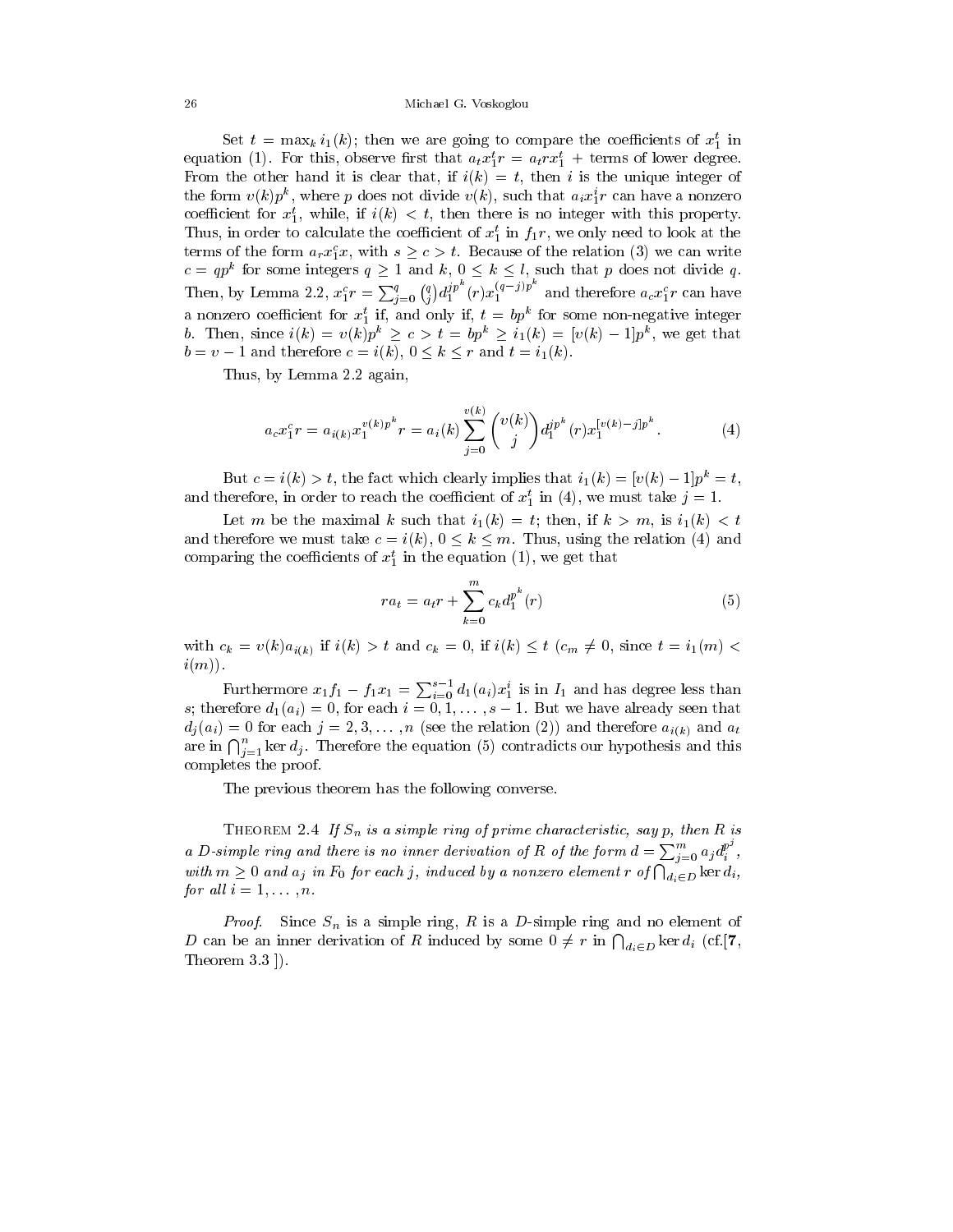$\sum_{i=0}^{m} a_{i} d_{i}^{p'}$  with  $m > 0$  and  $a_{j}$  in  $F_{0}$  for each j, induced by a nonzero element Assume now that there exists an inner derivation of R the form  $d =$ r of  $\bigcap_{d_i\in D}$  ker  $d_i$ . Consider the polynomial  $f(x_i) = \sum_{j=0}^m a_j x_i p^j - r$  and let s be in R. Then, since  $a_j$  is in the center of R for each j, applying Lemma 2.2 for  $v = 1$ , we get

$$
f(x_i)s = \sum_{j=0}^{m} \left[ a_j s x_i^{p^j} + a_j d_i^{p^j}(s) \right] - rs = s \left( \sum_{j=0}^{m} a_j x_i^{p^j} \right) + d(s) - rs = sf(x_i).
$$

Furthermore

$$
x_k f(x_i) = \sum_{j=0}^{m} x_k a_j x_i^{p^j} - x_k r = \sum_{j=0}^{m} [a_j x_k + d_k(a_j)] x_i^{p^j} - [r x_k + d_k(r)]
$$
  
= 
$$
\sum_{j=0}^{m} (a_j x_i P^j) x_k - r x_k = f(x_i) x_k \quad \text{for all } k = 1, ..., n
$$

(since r is in  $\bigcap_{d_i \in D} \ker d_i$  and  $a_j$  is in  $F_0$ ). Thus  $f(x_i)$  is in the center of  $S_n$ . But  $a_m$ , being in the field  $F_0$ , is a regular element of R and therefore  $f(x_i)$  is not a unit of  $S_n$ , because otherwise, by Lemma 3.2 of [7], we would have that  $m = 0$ . Thus  $f(x_i)S_n$  is a nonzero proper ideal of  $S_n$ , a contradiction to our hypothesis.

Remarks (i) The following example illustrates the construction of  $t$  and of the derivation d in the proof of Theorem 2.3. Assume that  $ch(R) = 3$  and let  $s = 34 = 2 \cdot 3$ . Then  $i(0) = 33$ ,  $i(1) = 31$ ,  $i(2) = 43$  and  $i(3) = 27$ ; therefore  $i_1(0) = 52$ ,  $i_1(1) = 48$ ,  $i_1(2) = 36$  and  $i_1(3) = 0$ . Thus  $t = 52$ ,  $m = 0$  and therefore  $d = c_0 d_1 = v(0) a_{i(0)} d_1 = a_{53} d_1.$ 

(ii) In the statement of Theorem 3.5 in [7] we have assumed that the  $c_k$ 's of the derivation  $d = \sum_{k=0}^{m} c_k d_i^{p^*}$  (cf. Theorem 2.3 above) are in

$$
F_{k-1} = C(S_{k-1}) \cap \bigl(\bigcap_{j=k}^{n} \ker d_{j}\bigr).
$$

For the derivation d constructed in the proof of Theorem 2.3 we have shown that the  $c_k$ 's are in  $\bigcap_{j=k}^n \ker d_j$ , but it remains to show that  $c_k$  is in  $C(R)$ . To show this, since  $c_k = v(k)a_{i(k)}$  when  $i(k) > t$ , it suffices to show that  $a_{i(k)}$  is in  $C(R)$  $(F_{k-1}$  is a subring of  $S_{k-1}$ . At the first glance we thought that this turns out on comparing the coefficients of  $x_1^{\leftarrow}$  ' in the equation (1), but this does not look quite obvious to us now. For instance, reconsider example (i) and compare the coefficients of  $x_1$ <sup>-</sup> in  $f_1r = r f_1$ . Since  $x_1r = rx_1$  + terms of lower degree, you must look to  $x_1^c r$  for  $c = 52, 53, 54$ . Thus  $ra_{51} = a_{51}r + 52a_{52}d(r) + {53 \choose 2}a_{53}d^2(r)({54 \choose 3}d^3(r) = 0$ ,<br>since 3 divides  ${54 \choose 3}$  fact which shows that  $a_{51}$  is not in the center of R (this is not a counter example since  $51 < t$ .

(iii) Theorems 2.3 and 2.4 above for  $n = 1$  give a result due to Jordan (cf. [5] or  $[7, Corollary 3.6 (ii)]$ .